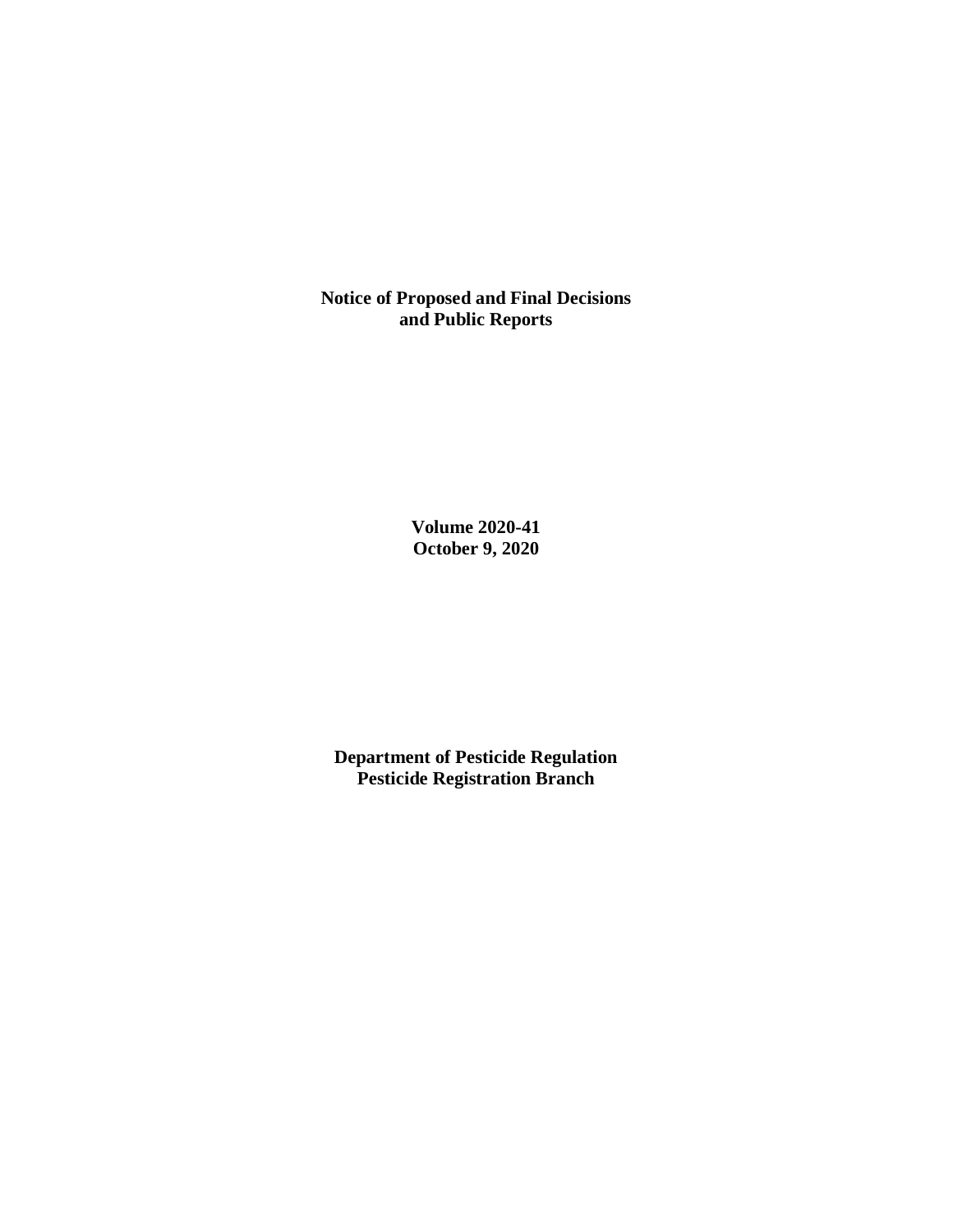#### COMMENT PERIOD ENDS NOVEMBER 8, 2020

# **NOTICE OF FINAL DECISIONS TO REGISTER PESTICIDE PRODUCTS AND WRITTEN EVALUATION**

Pursuant to Title 3, California Code of Regulations section 6255, the Director of the Department of Pesticide Regulation (DPR), files this Notice of Final Decisions to Register Pesticide Products with the Secretary of the Resources Agency for posting. This notice must remain posted for a period of 30 days for public inspection. Between the time DPR posts a proposed registration decision for public comment and DPR makes a final decision regarding the product, nonsignificant changes may be made to the product label (e.g., revising the product name, changing a master label to an end-use marketing label, correcting typographical errors). If the changes are not significant, DPR will not re-notice the product for public review and comment. However, if significant changes are made to the product label that substantially affect DPR's analysis on direct or indirect significant adverse environmental or human health impacts that can reasonably be expected to occur from the proposed decision, DPR will re-notice the product label for public review and comment.

In addition, for any product that is posted proposed to register as a conditional registration, the registrant may address the conditions of registration by providing the appropriate data or modifying the product label (e.g., remove use site, add "not for use in California" to a use site) during the posting period. If the registrant adequately addresses the conditions of registration during the posting period and the resulting change to the product label is not significant such that DPR must re-post the product label for review and public comment, DPR will post the product below, but will no longer have a "conditional" designation by the registration type.

For information about submitting a request for any documents related to this notice, please visit [https://www.cdpr.ca.gov/public\\_r.htm.](https://www.cdpr.ca.gov/public_r.htm)

To view the public report that was issued when the product was proposed for registration, click on the hyperlinked Tracking Number for the product.

*Tracking Number with hyperlink to public report – (EPA Registration Number) Applicant / Brand Name*

[292172](https://www.cdpr.ca.gov/docs/registration/nod/public_reports/292172.pdf) - (1381 - 50022) WINFIELD SOLUTIONS, LLC ACCUDROP USE: ADJUVANT - FOR USE AS AN ADJUVANT TYPE: CALIFORNIA ONLY REGISTRATION -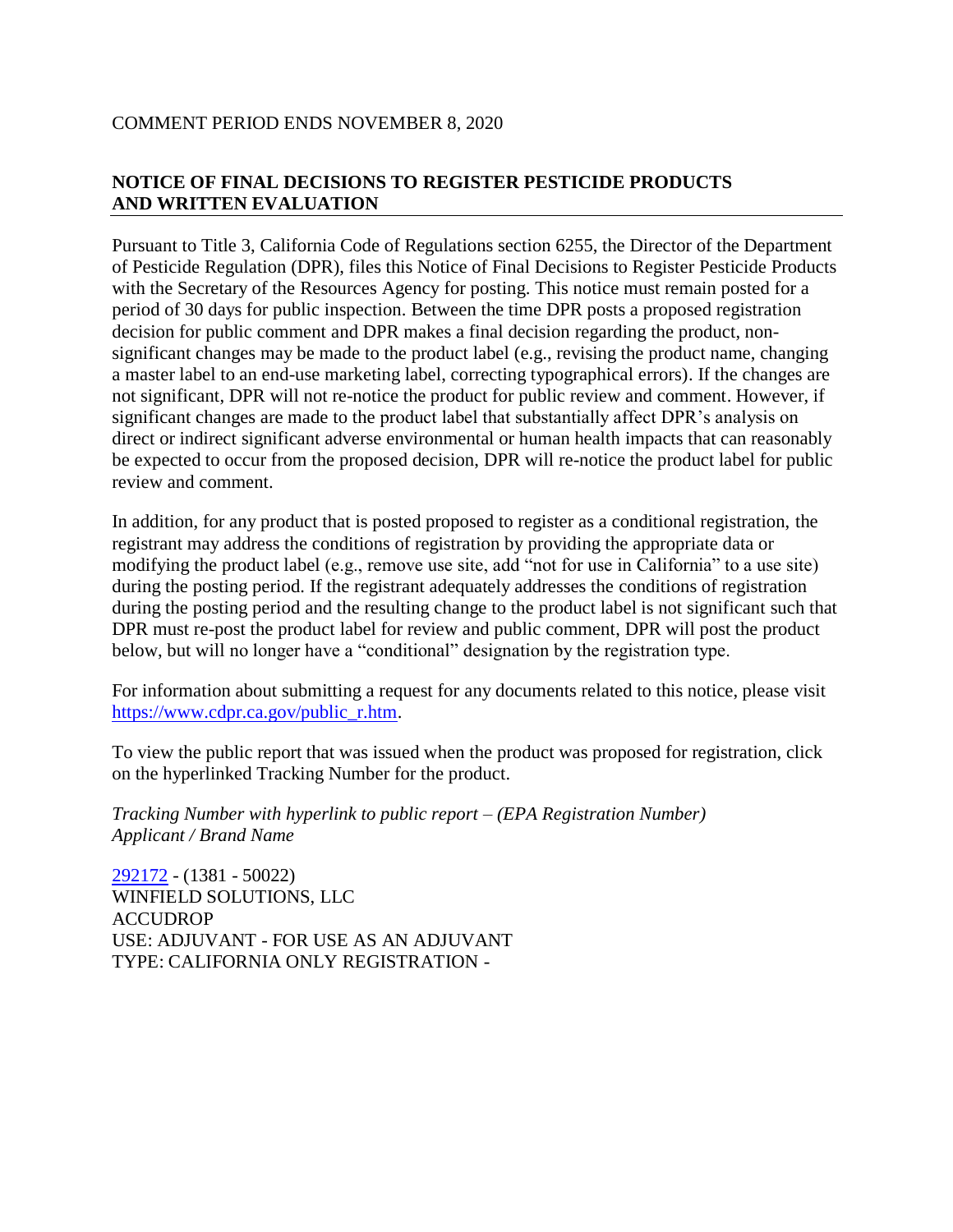[277083](https://www.cdpr.ca.gov/docs/registration/nod/public_reports/277083.pdf) - (10163 - 357) GOWAN COMPANY ECOSWING BOTANICAL FUNGICIDE USE: FUNGICIDE - FOR THE CONTROL OF DISEASES SUCH AS POWDERY MILDEW, BUNCH ROT, AND SOUR ROT ON CROPS SUCH AS GRAPE, STRAWBERRY, BROCCOLI, ONION, CUCUMBER, AND CARROT TYPE: SECTION 3 REGISTRATION - CONDITIONAL ACTIVE INGREDIENT(S): SWINGLEA GLUTINOSA EXTRACT CAS NUMBER(S): (NO CAS NUMBER)

[294556](https://www.cdpr.ca.gov/docs/registration/nod/public_reports/294556.pdf) - (7969 - 251)

BASF CORPORATION PAGEANT INTRINSIC BRAND FUNGICIDE USE: FUNGICIDE - FOR THE CONTROL OF DISEASES SUCH AS BLOSSOM BLIGHT, DOWNY MILDEW, AND LEAF SPOT ON SITES SUCH AS ON ORNAMENTALS, COMMERCIAL PRODUCTION OF GREENHOUSE GROWN TOMATOES, AND TOMATO TRANSPLANTS FOR THE HOME CONSUMER MARKET TYPE: SECTION 3 LABEL AMENDMENT - TO ADD A SUPPLEMENTAL LABEL FOR DISEASE CONTROL AND PLANT HEALTH IN THE COMMERCIAL PRODUCTION OF SPECIFIED GREENHOUSE-GROWN CUCURBIT VEGETABLES AND SPECIFIED CUCURBIT VEGETABLE TRANSPLANTS FOR THE HOME CONSUMER MARKET ACTIVE INGREDIENT(S): BOSCALID PYRACLOSTROBIN CAS NUMBER(S): 188425-85-6 , 175013-18-0

[294560](https://www.cdpr.ca.gov/docs/registration/nod/public_reports/294560.pdf) - (7969 - 251)

BASF CORPORATION

PAGEANT INTRINSIC BRAND FUNGICIDE USE: FUNGICIDE - FOR THE CONTROL OF DISEASES SUCH AS BLOSSOM BLIGHT, DOWNY MILDEW, AND LEAF SPOT ON SITES SUCH AS ON ORNAMENTALS, COMMERCIAL PRODUCTION OF GREENHOUSE GROWN TOMATOES, AND TOMATO TRANSPLANTS FOR THE HOME CONSUMER MARKET

TYPE: SECTION 3 LABEL AMENDMENT - TO ADD A SUPPLEMENTAL LABEL FOR DISEASE CONTROL AND PLANT HEALTH IN THE COMMERCIAL PRODUCTION OF SPECIFIED GREENHOUSE-GROWN LEAFY GREEN VEGETABLES AND SPECIFIED LEAFY GREEN VEGETABLE TRANSPLANTS FOR THE HOME CONSUMER MARKET ACTIVE INGREDIENT(S): BOSCALID PYRACLOSTROBIN CAS NUMBER(S): 188425-85-6 , 175013-18-0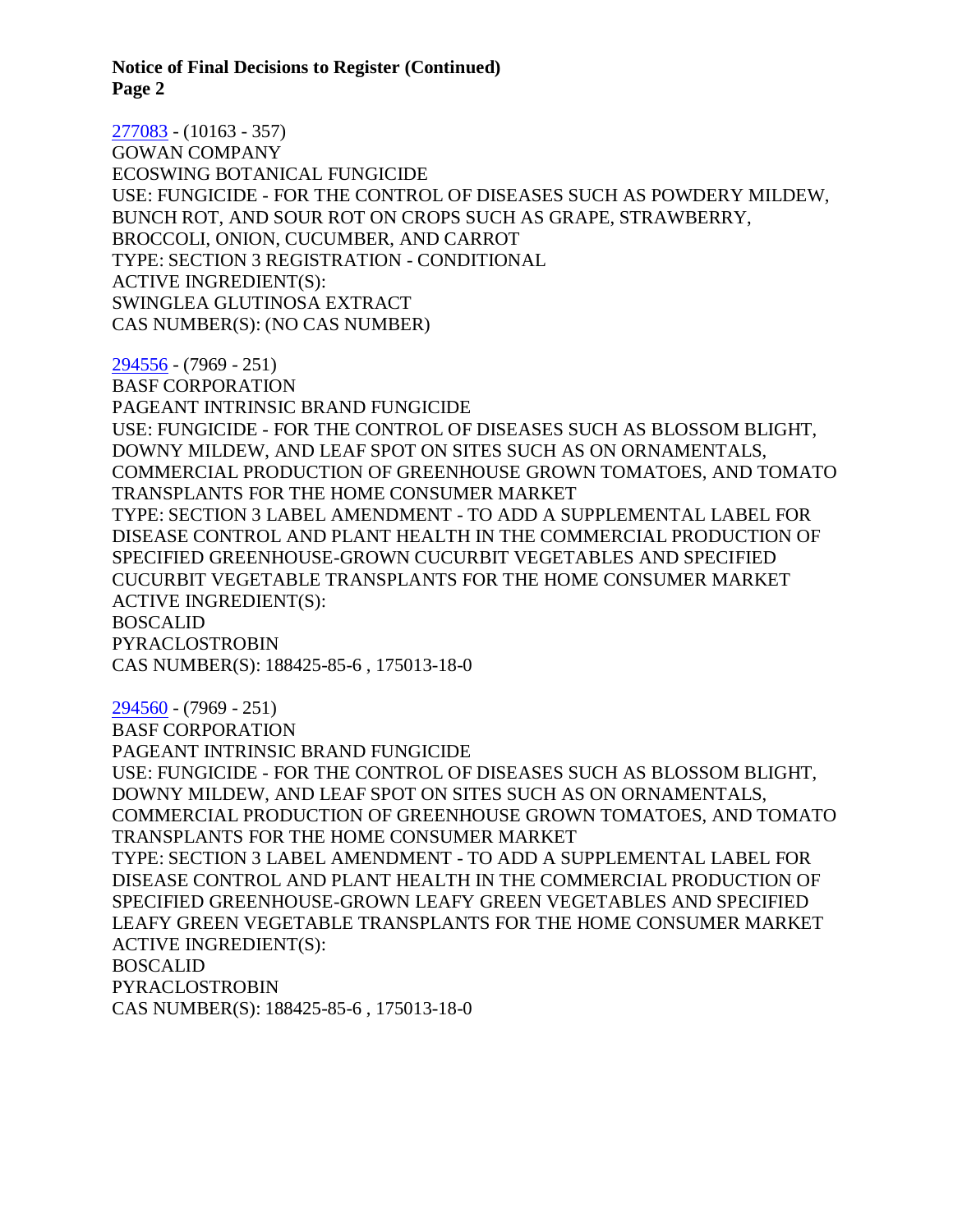[294561](https://www.cdpr.ca.gov/docs/registration/nod/public_reports/294561.pdf) - (7969 - 251) BASF CORPORATION PAGEANT INTRINSIC BRAND FUNGICIDE USE: FUNGICIDE - FOR THE CONTROL OF DISEASES SUCH AS BLOSSOM BLIGHT, DOWNY MILDEW, AND LEAF SPOT ON SITES SUCH AS ON ORNAMENTALS, COMMERCIAL PRODUCTION OF GREENHOUSE GROWN TOMATOES, AND TOMATO TRANSPLANTS FOR THE HOME CONSUMER MARKET TYPE: SECTION 3 LABEL AMENDMENT - TO ADD A SUPPLEMENTAL LABEL FOR DISEASE CONTROL AND PLANT HEALTH IN THE COMMERCIAL PRODUCTION OF SPECIFIED GREENHOUSE-GROWN FRUITING VEGETABLES AND SPECIFIED FRUITING VEGETABLE TRANSPLANTS FOR THE HOME CONSUMER MARKET ACTIVE INGREDIENT(S): BOSCALID PYRACLOSTROBIN CAS NUMBER(S): 188425-85-6 , 175013-18-0 [291444](https://www.cdpr.ca.gov/docs/registration/nod/public_reports/291444.pdf) - (67619 - 24) CLOROX PROFESSIONAL PRODUCTS COMPANY BLONDIE USE: DISINFECTANT - FOR THE CONTROL OF ORGANISMS SUCH AS ESCHERICHIA COLI, SALMONELLA ENTERICA, AND PSEUDOMONAS AERUGINOSA ON HARD, NON-POROUS SURFACES SUCH AS DOORKNOBS, EXERCISE EQUIPMENT, AND APPLIANCE EXTERIORS IN SITES SUCH AS FUNERAL HOMES, HOSPITALS, HOTELS, NURSING HOMES, PUBLIC RESTROOMS, AND ISOLATION AREAS TYPE: SECTION 3 LABEL AMENDMENT - TO ADD A DISINFECTION CLAIM AGAINST CANDIDA AURIS AND A CLAIM AGAINST BIOFILM-FORMING STAPHYLOCOCCUS AUREUS AND PSEUDOMONAS AERUGINOSA

ACTIVE INGREDIENT(S): HYDROGEN PEROXIDE CAS NUMBER(S): 7722-84-1

[293468](https://www.cdpr.ca.gov/docs/registration/nod/public_reports/293468.pdf) - (46781 - 17) METREX RESEARCH CWN-07-W USE: ANTIMICROBIAL, DISINFECTANT, VIRUCIDE - FOR THE CONTROL OF ORGANISMS SUCH AS SALMONELLA ENTERICA, STAPHYLOCOCCUS AUREUS, AND MEASLES VIRUS ON HARD, NON-POROUS SURFACES SUCH AS CHAIRS, CELL PHONES, AND COPY MACHINES IN SITES SUCH AS BOWLING ALLEYS, BUSES, UNIVERSITIES, FACTORIES, HEALTH CLUB FACILITIES, AND HELICOPTER INTERIORS TYPE: SECTION 3 REGISTRATION - ACTIVE INGREDIENT(S): ALKYL (50%C14, 40%C12, 10%C16) DIMETHYLBENZYL AMMONIUM CHLORIDE DIDECYL DIMETHYL AMMONIUM CHLORIDE ISOPROPYL ALCOHOL CAS NUMBER(S): 63449-41-2 , 126851-24-9 , 154765-32-9 , 7173-51-5 , 67-63-0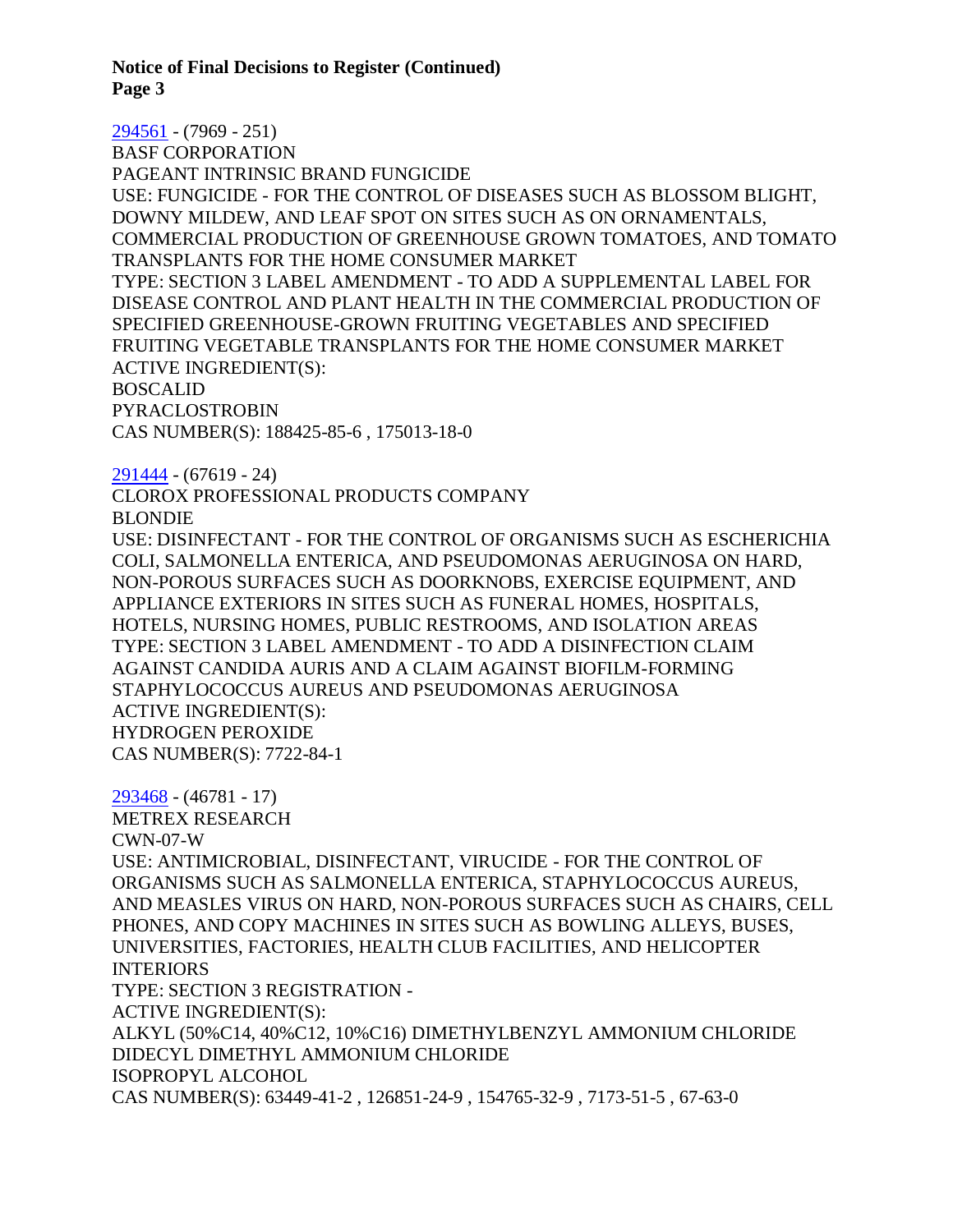[294478](https://www.cdpr.ca.gov/docs/registration/nod/public_reports/294478.pdf) - (777 - 140) RECKITT BENCKISER, LLC D/B/A RECKITT BENCKISER BANANA SPLIT USE: ANTIMICROBIAL, BACTERICIDE - FOR THE CONTROL OF ODOR-CAUSING BACTERIA IN LAUNDRY TYPE: SECTION 3 REGISTRATION - ACTIVE INGREDIENT(S): DIDECYL DIMETHYL AMMONIUM CHLORIDE DIOCTYL DIMETHYL AMMONIUM CHLORIDE OCTYL DECYL DIMETHYL AMMONIUM CHLORIDE CAS NUMBER(S): 126851-24-9 , 5538-94-3 , 32426-11-2

[291670](https://www.cdpr.ca.gov/docs/registration/nod/public_reports/291670.pdf) - (6836 - 379)

LONZA, INC.

NUGEN NR DISINFECTANT WIPES

USE: ANTIMICROBIAL, BACTERICIDE, DISINFECTANT, FUNGICIDE, VIRUCIDE - FOR THE CONTROL OF ORGANISMS SUCH AS HUMAN NOROVIRUS, ESCHERICHIA COLI, AND SALMONELLA ENTERICA ON HARD, NON-POROUS SURFACES IN SITES SUCH AS BATHROOMS, NURSING HOMES, LOCKER ROOMS, PRISONS, SALONS, AND AIRPORTS

TYPE: SECTION 3 LABEL AMENDMENT – TO ADD ADDITIONAL USE SITES AND SURFACES; TO UPDATE THE COMPANY ADDRESS; TO REFORMAT THE LABEL; TO REVISE, REMOVE, AND ADD OPTIONAL MARKETING CLAIMS; TO ADD OPTIONAL SANITIZATION CLAIMS; TO ADD ATCC NUMBERS AND STRAIN IDENTIFICATION TO THE ORGANISMS LIST; TO UPDATE ORGANISMS LIST; TO ADD AN EMERGING VIRAL PATHOGENS SECTION; TO ADD INSTRUCTIONS FOR SANITIZING AND DEODORIZING HARD, NON-POROUS, NON-FOOD CONTACT SURFACES; TO ADD THE NSF LOGO TO THE OPTIONAL GRAPHICS; AND TO MAKE TYPOGRAPHICAL **CHANGES** 

ACTIVE INGREDIENT(S):

DIDECYL DIMETHYL AMMONIUM BICARBONATE

DIDECYL DIMETHYL AMMONIUM CARBONATE

POLYHEXAMETHYLENE BIGUANIDINE

CAS NUMBER(S): 148812-65-1 , 148788-55-0 , 32289-58-0 , 82500-57-0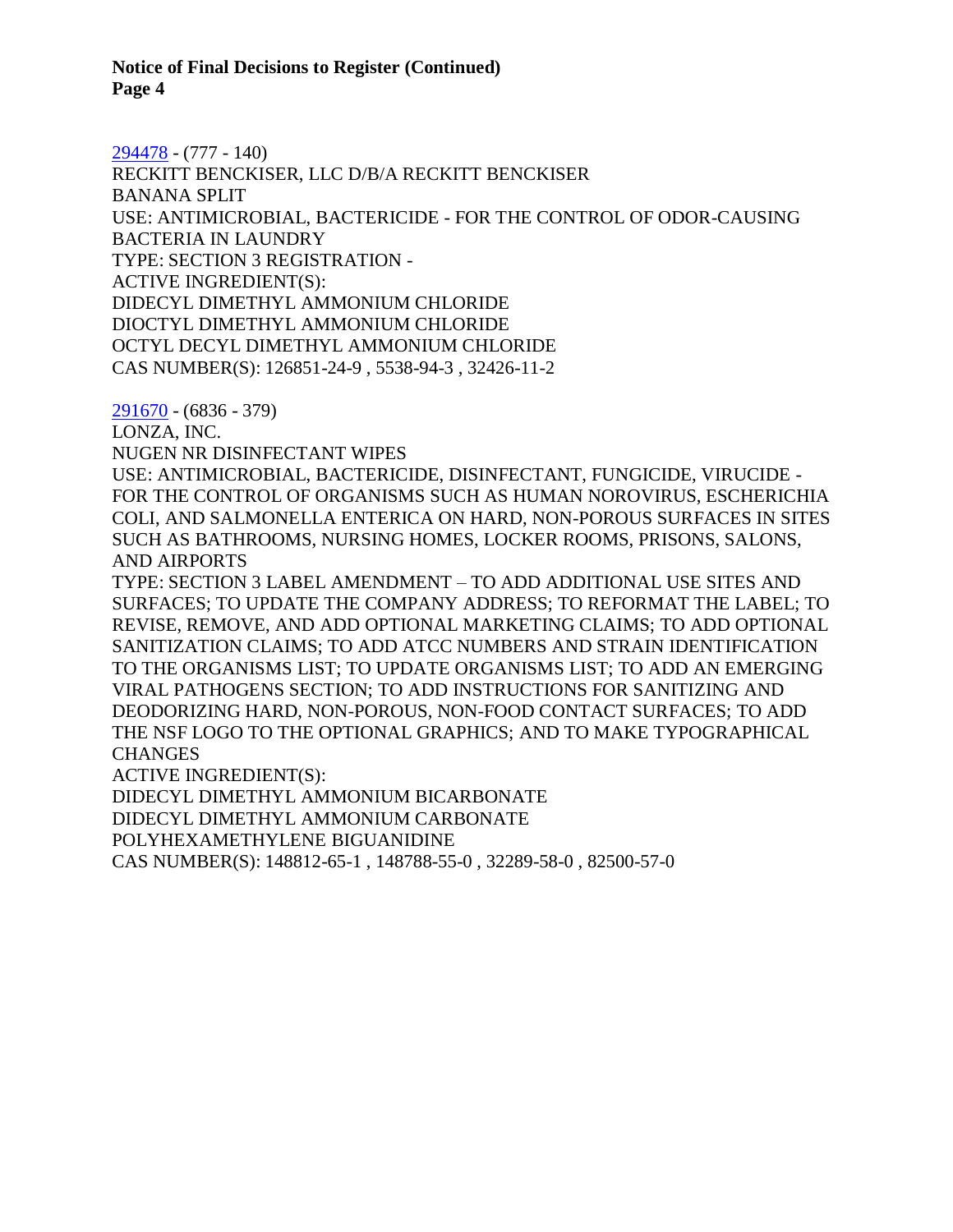# **Written Evaluation**

Pursuant to Title 3, California Code of Regulations section 6254, this notice includes a written evaluation of significant environmental points raised in comments submitted during the review and comment period required by Title 3, California Code of Regulations section 6253 for any of the products listed above.

### **DPR received no comments on the above listed products.**

Tulio Macedo

10/09/2020

 Tulio Macedo, Chief Pesticide Registration Branch

Dated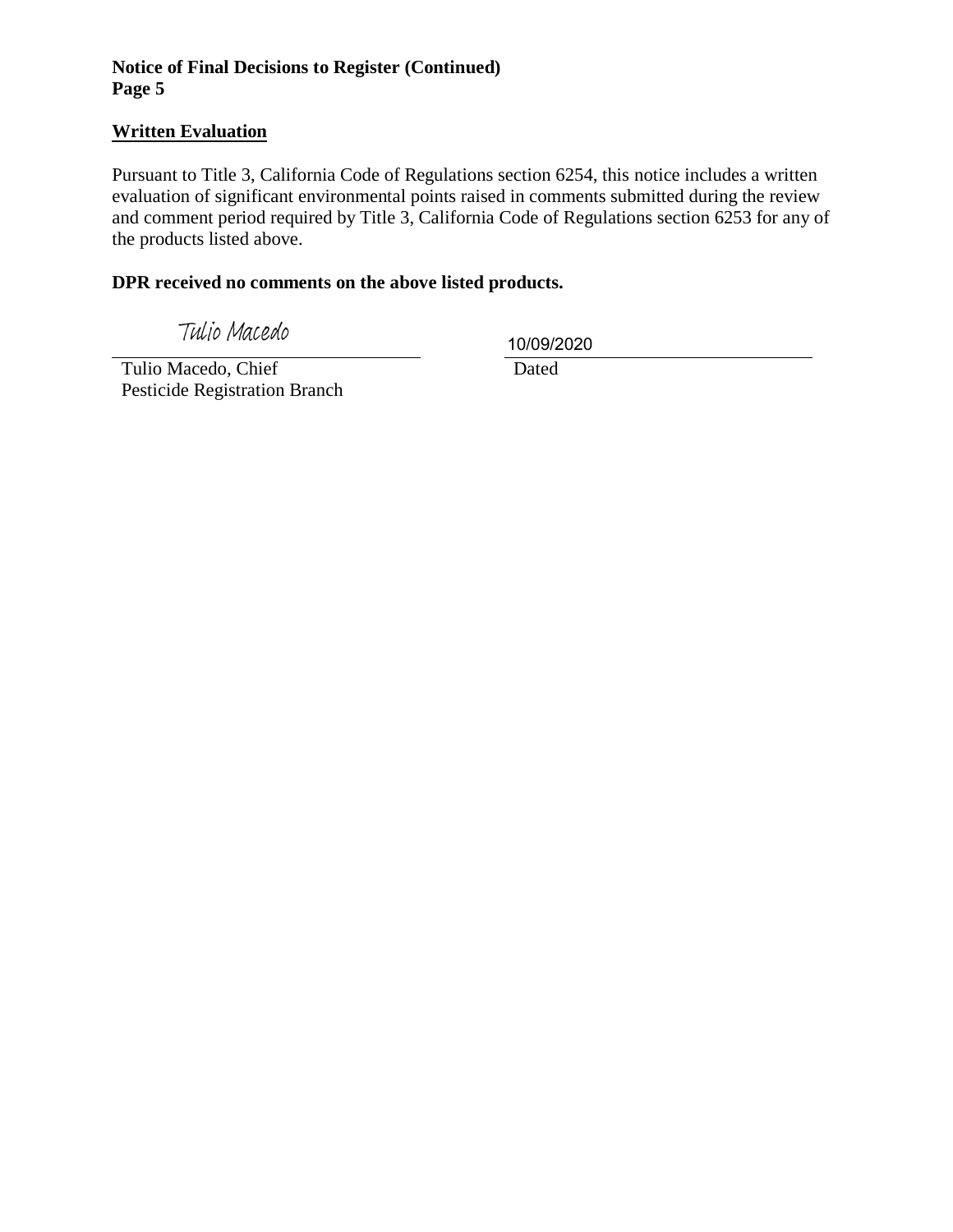# COMMENT PERIOD ENDS NOVEMBER 8, 2020

### **NOTICE OF FINAL DECISIONS TO DENY PESTICIDE PRODUCTS**

Pursuant to Title 3, California Code of Regulations section 6255, the Director of the Department of Pesticide Regulation (DPR) files this Notice of Final Decisions to Deny Pesticide Products with the Secretary of the Resources Agency for posting. Unless specified, the reason for denial is that the required data was not submitted, was determined to be inadequate, or there was a likelihood of a significant adverse environmental effect anticipated from the use of these products in a manner consistent with its label. This action will not have a significant adverse impact on the environment. This notice must remain posted for a period of 30 days for public inspection. For information about submitting a request for any documents related to this notice, please visit [https://www.cdpr.ca.gov/public\\_r.htm.](https://www.cdpr.ca.gov/public_r.htm)

*Tracking Number – (EPA Registration Number) Applicant Brand Name*

294212 - (83941 - 2) ARYSTA LIFESCIENCE NORTH AMERICA, LLC VACCIPLANT USE: SPECIAL ACTIVITY - FOR THE CONTROL OF POWDERY MILDEW, LEAFSPOT, AND RIPE ROT ON GRAPES AND DOWNY MILDEW ON LETTUCE, CELERY, ARUGULA, CRESS, AND PURSLANE TYPE: SECTION 3 LABEL AMENDMENT - TO CHANGE MEDICAL EMERGENCY ASSISTANCE FROM PROSAR TO ROCKY MOUNTAIN POISON AND DRUG CENTER AND TO REMOVE (\*) STRAWBERRY USE ACTIVE INGREDIENT(S): LAMINARIN CAS NUMBER(S): (NO CAS NUMBER)